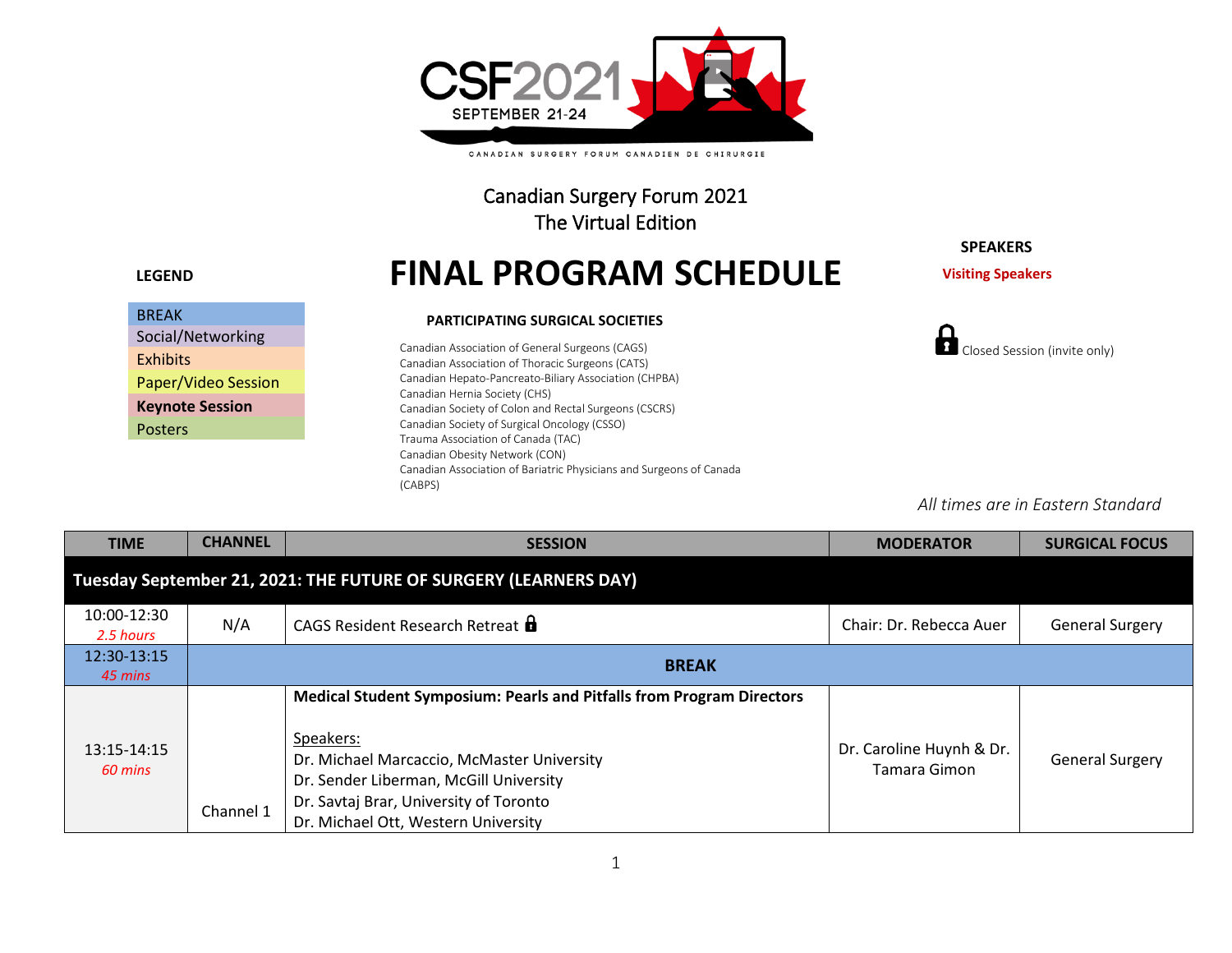|                          |                  | Dr. Tracy Scott, University of British Columbia<br>Dr. Lucy Helyer, Dalhousie University                                                                             |                                                   |                                      |
|--------------------------|------------------|----------------------------------------------------------------------------------------------------------------------------------------------------------------------|---------------------------------------------------|--------------------------------------|
|                          |                  | Dr. Deng Mapiour, University of Alberta                                                                                                                              |                                                   |                                      |
|                          |                  | Dr. Andrew McKay, University of Manitoba                                                                                                                             |                                                   |                                      |
|                          |                  | Dr. Gavin Beck, University of Saskatchewan                                                                                                                           |                                                   |                                      |
|                          |                  | Dr. Ryan Rochon, University of Calgary                                                                                                                               |                                                   |                                      |
|                          |                  | Dr. Isabelle Raiche, University of Ottawa                                                                                                                            |                                                   |                                      |
| 14:15-15:00<br>45 mins   | Channel 1        | Medical Students Meet & Greet with the Residents & Program Directors                                                                                                 | Dr. Caroline Huynh & Dr.<br><b>Tamara Gimon</b>   | <b>General Surgery</b>               |
|                          |                  | <b>CAGS General Surgery Residents' Committee Symposium: Annual Survey</b><br><b>Results</b>                                                                          |                                                   |                                      |
| 15:00-16:30<br>90 mins   | Channnel 1       | Speakers:<br>Dr. Adom Bonzi-Simpson<br>Dr. Katlin Mallette<br>Dr. Warren Sun<br>Dr. Pam McIntosh<br>Dr. Sarah Mansouri<br>Dr. Ashley Robinson<br>Dr. Ramya Kancheria | Dr. Caroline Huynh & Dr.<br>Tamara Gimon          | <b>General Surgery</b>               |
| 16:30-17:00<br>30 mins   |                  | <b>BREAK</b>                                                                                                                                                         |                                                   |                                      |
|                          |                  |                                                                                                                                                                      |                                                   |                                      |
|                          | Channel 1        | <b>Canadian Association of General Surgeons (CAGS)</b>                                                                                                               | Dr. Katerina Neumann                              | <b>General Surgery</b>               |
| 17:00-18:30              | <b>Channel 2</b> | <b>Canadian Society of Colon and Rectal Surgeons (CSCRS)</b>                                                                                                         | Dr. Manoj Raval                                   | <b>Colorectal Surgery</b>            |
| 90 mins                  | Channel 3        | <b>Canadian Association of Thoracic Surgeons (CATS)</b>                                                                                                              | Dr. Jonathan Spicer                               | <b>Thoracic Surgery</b>              |
| Concurrent<br>Scientific | Channel 4        | <b>Canadian Society of Surgical Oncology (CSSO)</b>                                                                                                                  | Dr. Rebecca Auer & Dr.<br><b>Julie Hallet</b>     | <b>Surgical Oncology</b>             |
| Paper<br>Presentations   | <b>Channel 6</b> | <b>Canadian Hernia Society</b>                                                                                                                                       | Dr. Peter Glen                                    | <b>Hernia Surgery</b>                |
| Part 1                   | Channel 7        | Canadian Obesity Network (CON)/Canadian Association of Bariatric<br><b>Physicians and Surgeons of Canada (CABPS)</b>                                                 | Dr. Ashley Vergis & Dr.<br><b>Sharadh Sampath</b> | <b>Bariatric Surgery</b>             |
| 17:00-18:30<br>90 mins   | Channel 5        | <b>CHPBA William J. Wall Lecture</b><br>Visiting Speaker: Dr. Go Wakabayashi<br>My Perspective for MIS HPB Surgery                                                   | Dr. Sean Cleary                                   | Hepato-Biliary-<br>Pancreato Surgery |
| 19:00-20:30              | Channel 1        | <b>Canadian Association of General Surgeons (CAGS)</b>                                                                                                               | Dr. Katerina Neumann                              | <b>General Surgery</b>               |
| 90 mins                  | <b>Channel 2</b> | <b>Canadian Society of Colon and Rectal Surgeons (CSCRS)</b>                                                                                                         | Dr. Manoj Raval                                   | <b>Colorectal Surgery</b>            |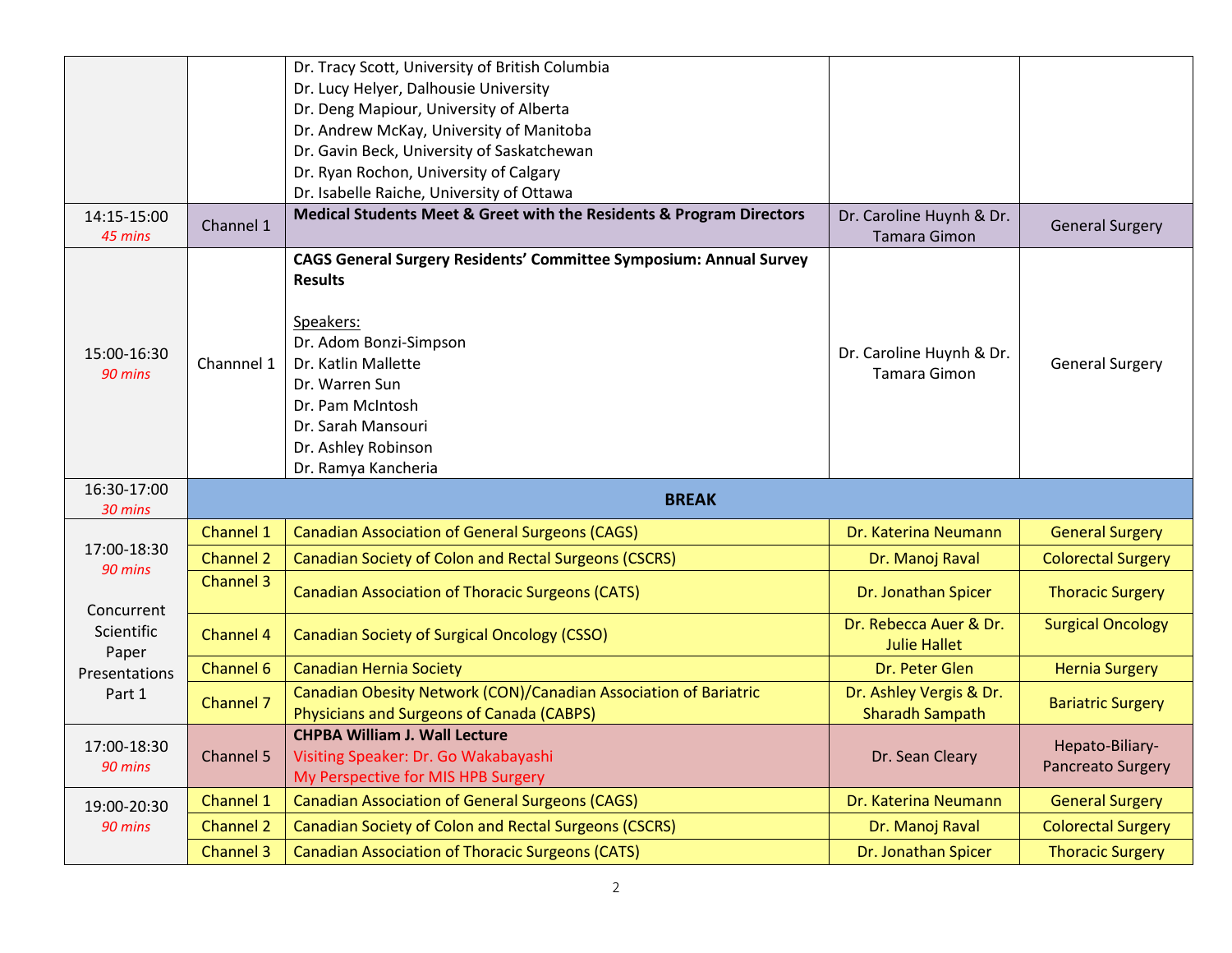| Concurrent          | Channel 4 | <b>Canadian Society of Surgical Oncology (CSSO)</b>                                                           | Dr. Sean Bennett & Dr.<br>Pamela Hebbard            | <b>Surgical Oncology</b>                    |
|---------------------|-----------|---------------------------------------------------------------------------------------------------------------|-----------------------------------------------------|---------------------------------------------|
| Scientific<br>Paper | Channel 5 | Canadian Hepato-Pancreato-Biliary Association (CHPBA)                                                         | Dr. Guillaume Martel &<br><b>Dr. Simon Turcotte</b> | Hepato-Biliary-<br><b>Pancreato Surgery</b> |
| Presentations       | Channel 6 | <b>OPEN</b>                                                                                                   |                                                     |                                             |
| Part 2              | Channel 7 | Canadian Obesity Network (CON)/Canadian Association of Bariatric<br>Physicians and Surgeons of Canada (CABPS) | Dr. Ashley Vergis & Dr.<br><b>Sharadh Sampath</b>   | <b>Bariatric Surgery</b>                    |

## **WEDNESDAY SEPTEMBER 22, 2021: CONFERENCE OPENING**

|                                  | <b>COFFEE &amp; CONNECTIONS: RECONNECT WITH COLLEAGUES IN NETWORKING LOUNGE</b>        |                                                                                                                                                                                                                                                                                                                                                                          |                                             |                           |  |
|----------------------------------|----------------------------------------------------------------------------------------|--------------------------------------------------------------------------------------------------------------------------------------------------------------------------------------------------------------------------------------------------------------------------------------------------------------------------------------------------------------------------|---------------------------------------------|---------------------------|--|
| 09:00-10:00<br>60 mins           | <b>VISIT EXHIBITORS IN EXHIBIT HALL</b><br><b>DISCOVER NEW RESEARCH IN POSTER HALL</b> |                                                                                                                                                                                                                                                                                                                                                                          |                                             |                           |  |
|                                  |                                                                                        |                                                                                                                                                                                                                                                                                                                                                                          |                                             |                           |  |
| 10:00-10:15<br>$15 \text{ mins}$ | Channel 1                                                                              | <b>CSF Opening Remarks &amp; Welcome</b><br><b>CAGS Operating Grant Award Winners</b><br>➤<br>Live Suturing Competition<br>➤                                                                                                                                                                                                                                             | Dr. Mark Walsh, CAGS<br>President           | <b>General Surgery</b>    |  |
| 10:15-11:00<br>45 mins           | Channel 1                                                                              | <b>CSF Opening Plenary: Gallie Lecture</b><br>Visiting Speaker: Mr. Timothy Caulfield<br>The Role of Social Media in the Spread of Misinformation                                                                                                                                                                                                                        | Dr. Mark Walsh, CAGS<br>President           | <b>General Surgery</b>    |  |
| 11:00-11:15<br>$15 \text{ mins}$ | Channel 1                                                                              | Extended Q&A period with Plenary Speaker Mr. Timothy Caulfield                                                                                                                                                                                                                                                                                                           | Dr. Mark Walsh, CAGS<br>President           | <b>General Surgery</b>    |  |
| 11:00-11:15                      | Channels                                                                               | <b>BREAK</b>                                                                                                                                                                                                                                                                                                                                                             |                                             |                           |  |
| 15 mins                          | $2 - 5$                                                                                |                                                                                                                                                                                                                                                                                                                                                                          |                                             |                           |  |
| 11:15-12:45<br>90 mins           | Channel 1                                                                              | <b>HPB Potpourri</b><br>Speakers:<br>Dr. Chad Ball: Necrotizing Pancreatitis<br>Dr. Eve Simoneau: Acute Cholecystitis in the Complex Co-Morbid or Elderly<br>Patient<br>Dr. Shiva Jayaraman: Pancreatic Cysts                                                                                                                                                            | Dr. Oliver Bathe                            | <b>General Surgery</b>    |  |
| Concurrent<br>Programming        | Channel 2                                                                              | <b>Controversies in the Management of IBD &amp; Colorectal Debate:</b><br>Anastomotic Techniques in Ileocolonic Crohn Disease<br>Visiting Speaker: Dr. Amy Lightner<br>Management of dysplasia in the setting of Chronic ulcerative colitis in 2021<br>Debaters:<br>Dr. Steven Brown: Kono-S anastomosis is the optimal anastomotic<br>technique for ileal Crohn disease | Dr. Tony MacLean,<br><b>CSCRS President</b> | <b>Colorectal Surgery</b> |  |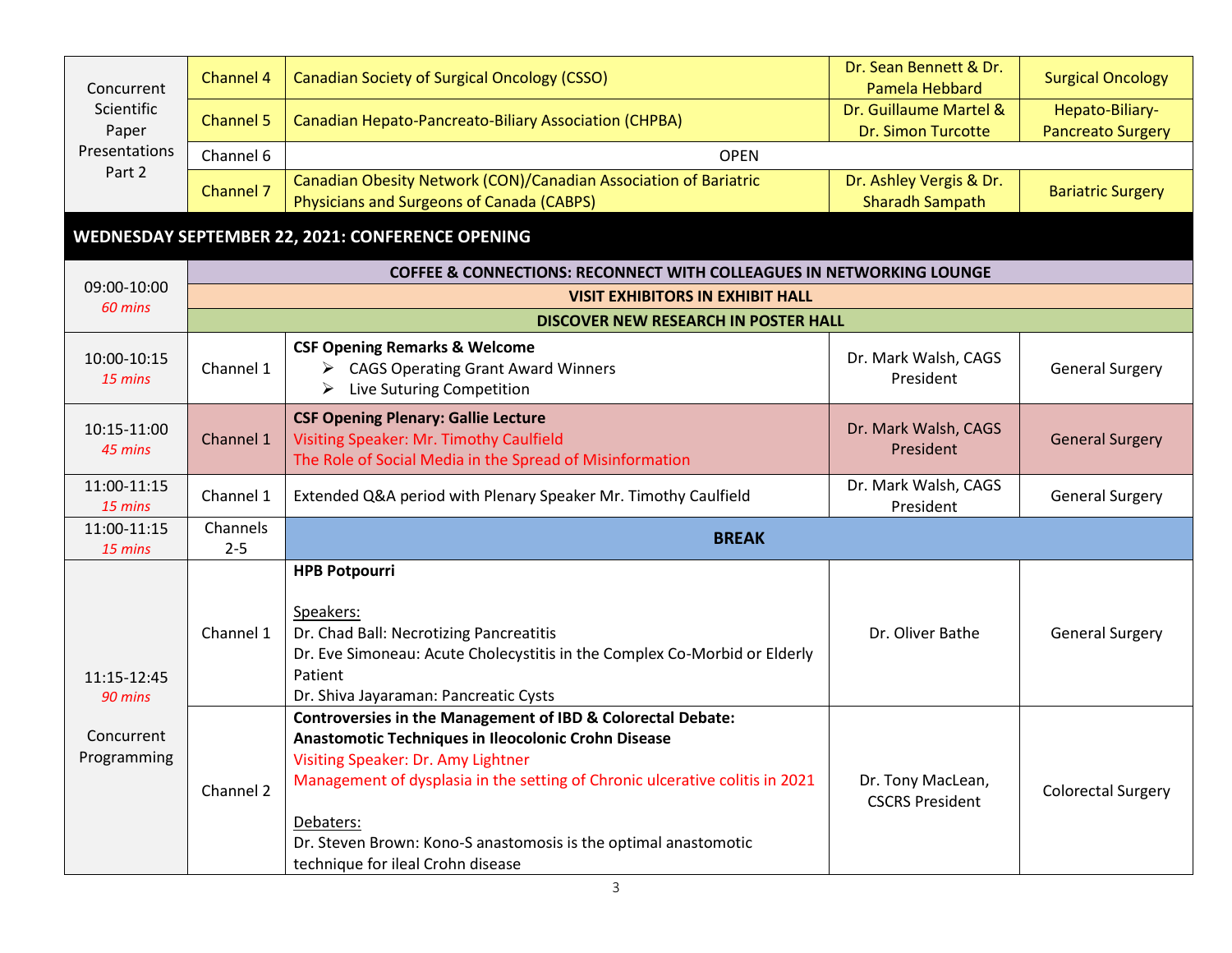|                                                     |                                         | Dr. Helen MacRae: Stapled functional end to end is the optimal                                                                                                                                                                                                                                                                                                      |                                                                          |                                                        |  |  |
|-----------------------------------------------------|-----------------------------------------|---------------------------------------------------------------------------------------------------------------------------------------------------------------------------------------------------------------------------------------------------------------------------------------------------------------------------------------------------------------------|--------------------------------------------------------------------------|--------------------------------------------------------|--|--|
|                                                     |                                         | anastomotic technique for ileal Crohn disease                                                                                                                                                                                                                                                                                                                       |                                                                          |                                                        |  |  |
|                                                     |                                         | <b>Trauma &amp; Acute Care Case Presentations</b>                                                                                                                                                                                                                                                                                                                   |                                                                          |                                                        |  |  |
|                                                     | Channel 3                               | Speakers:<br>Dr. Matt Kaminsky<br>Dr. Nori Bradley<br>Dr. Jeremy Grushka<br>Dr. Neil Parry                                                                                                                                                                                                                                                                          | Dr. Tarek Razek,<br><b>President TAC</b>                                 | Trauma Surgery &<br><b>Acute Care Surgery</b>          |  |  |
|                                                     |                                         | <b>Cancer Care in Rural Areas</b>                                                                                                                                                                                                                                                                                                                                   |                                                                          |                                                        |  |  |
|                                                     | Channel 4                               | Speakers:<br>Dr. Carolyn Nessim: The Weird and the Wonderful: What to do when faced<br>with a rare cancer diagnosis?<br>Dr. Lauren Smithson: The Challenges of Breast Surgery Management in<br><b>Rural Settings</b><br>Dr. Adeyemi Laosebikan: The Challenges of Colorectal Surgery<br><b>Management in Rural Settings</b>                                         | Dr. Carolyn Nessim & Dr.<br><b>Randall Friesen</b>                       | <b>Surgical Oncology &amp;</b><br><b>Rural Surgery</b> |  |  |
|                                                     | Channel 5                               | Mediastinum Session - CATS ESTS Lecture & Thoracic Surgery Debate:<br>Role of Thymectomy for Thymomas Less than 1 cm in Size<br>Visiting Speaker: Dr. Enrico Ruffini<br>The TNM staging system of thymic tumors: a drive to optimal therapeutic<br>management<br>Debaters:<br>Dr. Andy Graham: for Total Thymectomy<br>Dr. Alison Wallace: for Partial Thymomectomy | Dr. Patrick James<br>Villeneuve (keynote) &<br>Dr. Eric Bedard (debates) | <b>Thoracic Surgery</b>                                |  |  |
|                                                     |                                         | <b>BREAK</b>                                                                                                                                                                                                                                                                                                                                                        |                                                                          |                                                        |  |  |
| 12:45-13:15                                         | <b>VISIT EXHIBITORS IN EXHIBIT HALL</b> |                                                                                                                                                                                                                                                                                                                                                                     |                                                                          |                                                        |  |  |
| 30 mins                                             |                                         | DISCOVER NEW RESEARCH IN POSTER HALL                                                                                                                                                                                                                                                                                                                                |                                                                          |                                                        |  |  |
| 13:15-14:45<br>90 mins<br>Concurrent<br>Programming | Channel 1                               | <b>Updates in Gastric Cancer</b><br>Speakers:<br>Dr. Howard Lim: Systemic Therapy Options<br>Dr. Trevor Hamilton: Palliative Gastrectomy: is there a role for aggressive<br>surgery?<br>Dr. Gail Darling: GE Junction Tumours- Who to Call?                                                                                                                         | Dr. Fayez Quereshy &<br>Dr. Trevor Hamilton                              | <b>Surgical Oncology</b>                               |  |  |
|                                                     |                                         | Dr. Natalie Coburn: The Extent of Lymphadenectomy (D1/D2)                                                                                                                                                                                                                                                                                                           |                                                                          |                                                        |  |  |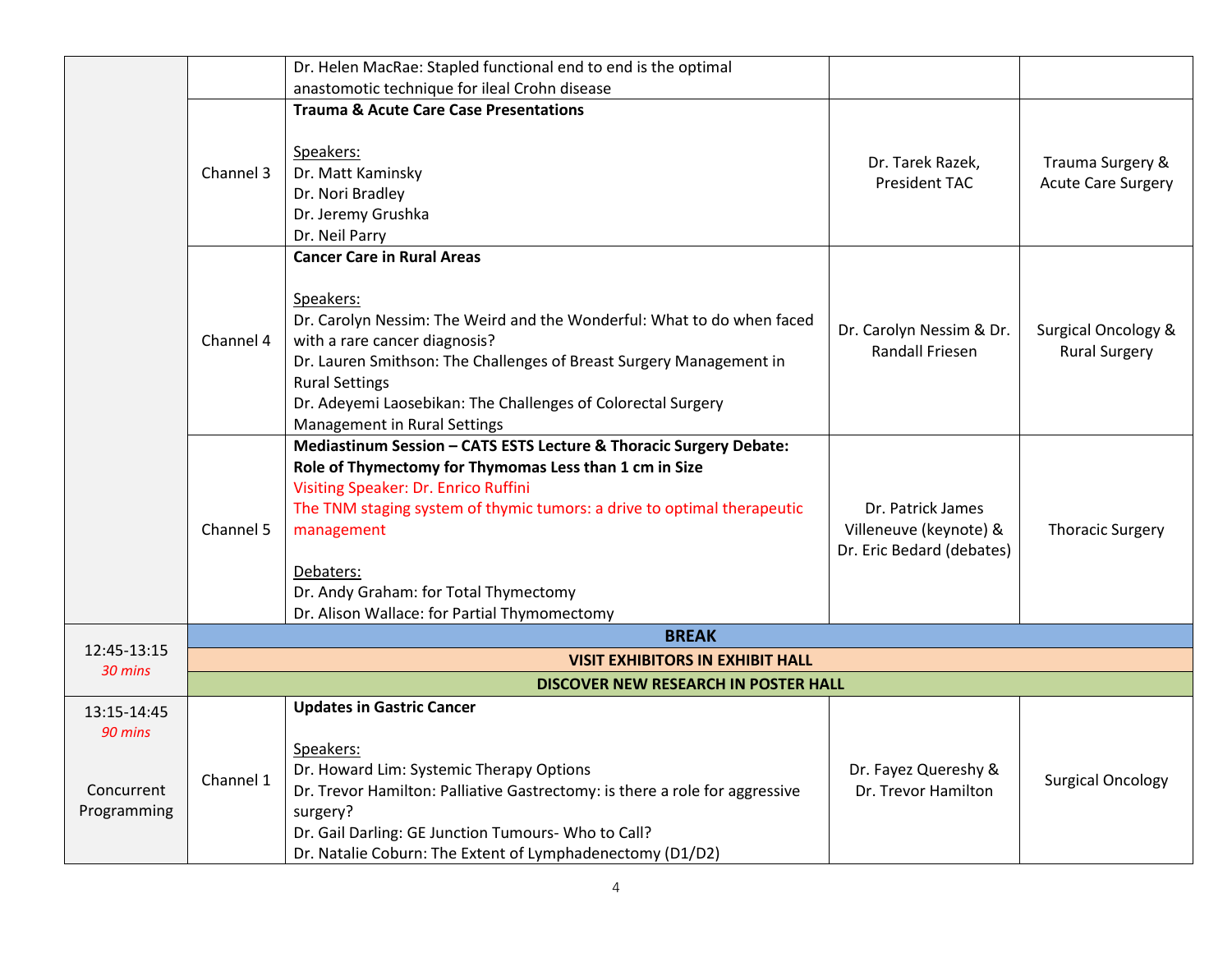|                           |           | <b>The Difficult Gallbladder</b>                                                                                                                                                                                                                                                                                                                           |                                                                     |                                                                                       |
|---------------------------|-----------|------------------------------------------------------------------------------------------------------------------------------------------------------------------------------------------------------------------------------------------------------------------------------------------------------------------------------------------------------------|---------------------------------------------------------------------|---------------------------------------------------------------------------------------|
|                           | Channel 2 | Speakers:<br>Dr. David Gomez: Subtotal cholecystectomy and bail out maneuvers<br>Dr. Jack Chui: Cholangiography and Near-Infrared Cholangiography: How,<br>Why, When<br>Dr. Stephanie Hiebert: Managing the Cholecystostomy Patient: Techniques<br>and Timing<br>Dr. Kim Bertens: Open Cholecystectomy in 2021: How, Why, Why Not?                         | Dr. James Ellsmere & Dr.<br>Shiva Jayaraman                         | Minimally<br>Invasive/Endoscopic<br>Surgery & Hepato-<br>Pancreato Biliary<br>Surgery |
|                           | Channel 3 | <b>OPEN</b>                                                                                                                                                                                                                                                                                                                                                |                                                                     |                                                                                       |
|                           |           | Open Abdomen & Closure                                                                                                                                                                                                                                                                                                                                     |                                                                     |                                                                                       |
|                           | Channel 4 | Speakers:<br>Dr. Joao Rezende-Neto<br>Dr. Samuel Minor<br>Dr. Andy Kirkpatrick                                                                                                                                                                                                                                                                             | Dr. Meghan Melland-<br>Smith & Dr. Timothy<br>Rice                  | Hernia Surgery &<br><b>Acute Care Surgery</b>                                         |
|                           | Channel 5 | CATS STS Lecture & Thoracic Surgery Thoracic Surgery Debate: Role of<br><b>Intrapleural TPA to Manage Empyema</b><br>Visiting Speaker: Dr. David Tom Cooke<br>Improving Healthcare Through Diversity - Thoracic Surgeons as Change<br><b>Agents</b><br>Debaters:<br>Dr. Rahul Nayak: for VATS Management<br>Dr. Jonathan Cools-Lartigue: for tPA Treatment | Dr. Biniam Kidane<br>(keynote)<br>Dr. Najib Safieddine<br>(debates) | <b>Thoracic Surgery</b>                                                               |
|                           |           | <b>BREAK</b>                                                                                                                                                                                                                                                                                                                                               |                                                                     |                                                                                       |
| 14:45-15:00<br>15 mins    |           | <b>VISIT EXHIBITORS IN EXHIBIT HALL</b>                                                                                                                                                                                                                                                                                                                    |                                                                     |                                                                                       |
|                           |           | DISCOVER NEW RESEARCH IN POSTER HALL                                                                                                                                                                                                                                                                                                                       |                                                                     |                                                                                       |
|                           | Channel 1 | <b>OPEN</b>                                                                                                                                                                                                                                                                                                                                                |                                                                     |                                                                                       |
| 15:00-16:30<br>90 mins    |           | 'How I Do It' Videos: Benign Colorectal Disorders                                                                                                                                                                                                                                                                                                          |                                                                     |                                                                                       |
| Concurrent<br>Programming | Channel 2 | Speakers:<br>Dr. Isabelle Raiche: Urgent Colectomy for Severe Colitis<br>Dr. Ramzi Helewa: IMV approach to mobilization of the difficult splenic<br>flexure                                                                                                                                                                                                | Dr. Sender Liberman                                                 | <b>Colorectal Surgery</b>                                                             |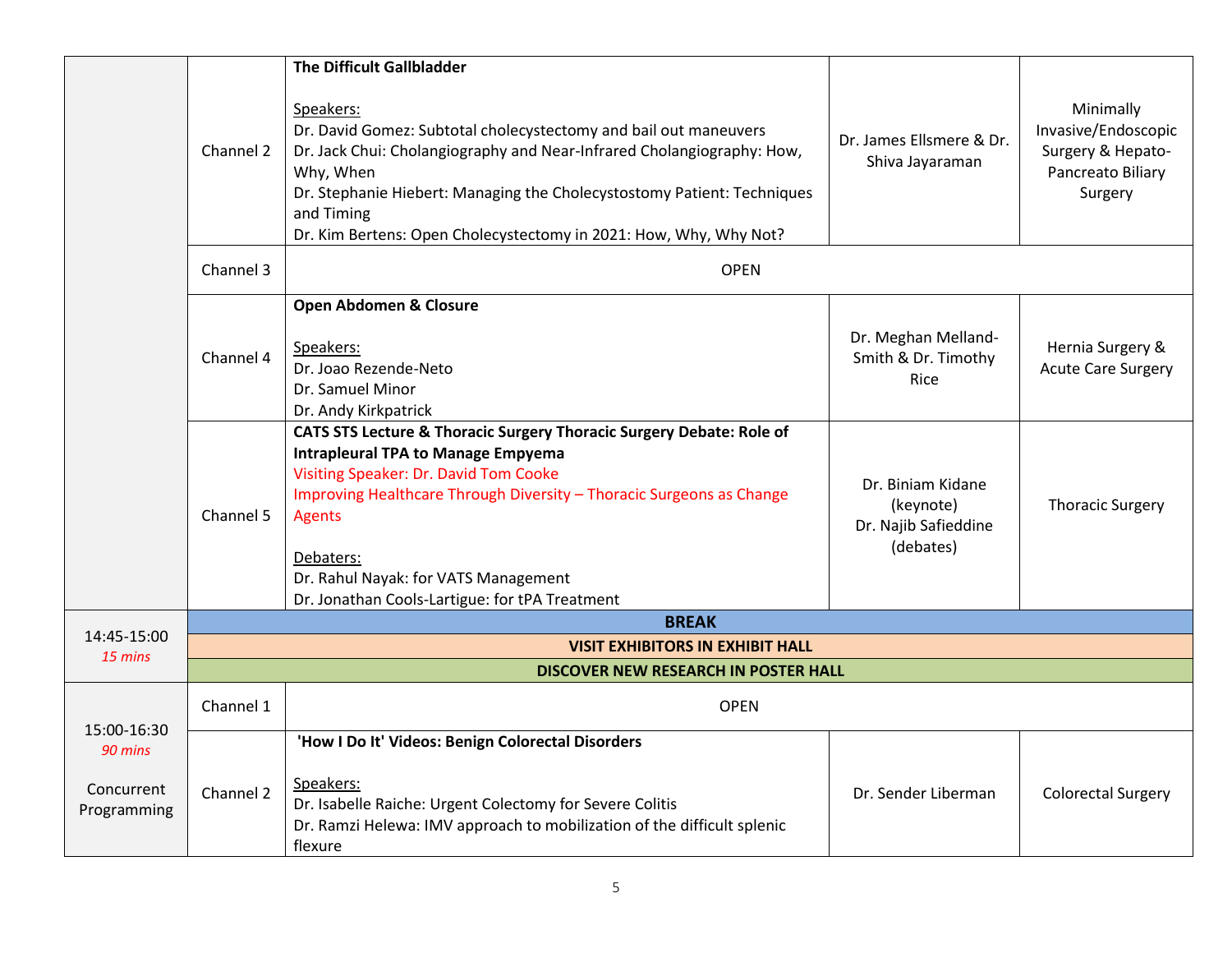|                             |                                                                                    | Dr. Julie Ann Van Koughnett: Laparoscopic closure of Hartmann colostomy                                                                                                                                                                                                                                                                                              |                                                                                            |                         |  |
|-----------------------------|------------------------------------------------------------------------------------|----------------------------------------------------------------------------------------------------------------------------------------------------------------------------------------------------------------------------------------------------------------------------------------------------------------------------------------------------------------------|--------------------------------------------------------------------------------------------|-------------------------|--|
|                             | Channel 3                                                                          | <b>National M&amp;M Rounds</b><br>Speakers:<br>Dr. Kevin Lefebvre<br>Dr. Phil Smith<br>Dr. Patrick McCrea                                                                                                                                                                                                                                                            | Dr. Stephen Hiscock                                                                        | <b>Rural Surgery</b>    |  |
|                             | Channel 4                                                                          | <b>OPEN</b>                                                                                                                                                                                                                                                                                                                                                          |                                                                                            |                         |  |
|                             | <b>Channel 5</b>                                                                   | <b>Oncology Session: CATS 2021 Pearson Lecture &amp; Thoracic Surgery Debate:</b><br>Role of Routine Jejunostomy Tubes in Patients Undergoing<br>Esophagectomy<br>Visiting Speaker: Dr. Valerie Rusch<br><b>Advances in Lung Cancer Care</b><br>Debaters:<br>Dr. Negar Ahmadi: for Selective Use of Feeding Tubes<br>Dr. Jon Yeung: for Routine Use of Feeding Tubes | Chair: Dr. Andrew Seely,<br>President, CATS<br>(keynote)<br>Dr. Lorenzo Ferri<br>(debates) | <b>Thoracic Surgery</b> |  |
| 16:30-17:00                 |                                                                                    | <b>BREAK</b>                                                                                                                                                                                                                                                                                                                                                         |                                                                                            |                         |  |
| 30 mins                     | <b>VISIT EXHIBITORS IN EXHIBIT HALL</b>                                            |                                                                                                                                                                                                                                                                                                                                                                      |                                                                                            |                         |  |
|                             |                                                                                    | DISCOVER NEW RESEARCH IN POSTER HALL                                                                                                                                                                                                                                                                                                                                 |                                                                                            |                         |  |
| 17:00-18:00<br>60 mins      | Channels<br>$1 - 4$                                                                | Four Industry Sponsored Symposiums targeted towards surgical oncologists, colorectal surgeons, HPB surgeons<br>and general surgeons!<br>Join your colleagues to learn about the newest research & surgical techniques from our valued surgical partners                                                                                                              |                                                                                            |                         |  |
| 18:00-19:00                 | <b>COCKTAILS &amp; CONNECTIONS: RECONNECT WITH COLLEAGUES IN NETWORKING LOUNGE</b> |                                                                                                                                                                                                                                                                                                                                                                      |                                                                                            |                         |  |
| THURSDAY SEPTEMBER 23, 2021 |                                                                                    |                                                                                                                                                                                                                                                                                                                                                                      |                                                                                            |                         |  |
|                             |                                                                                    | <b>COFFEE &amp; CONNECTIONS: RECONNECT WITH COLLEAGUES IN NETWORKING LOUNGE</b>                                                                                                                                                                                                                                                                                      |                                                                                            |                         |  |
| 09:00-10:00                 |                                                                                    | VICIT CVILIDITODE IN EVILIDIT ITALI                                                                                                                                                                                                                                                                                                                                  |                                                                                            |                         |  |

## **DISCOVER NEW RESEARCH IN POSTER HALL**

*60 mins*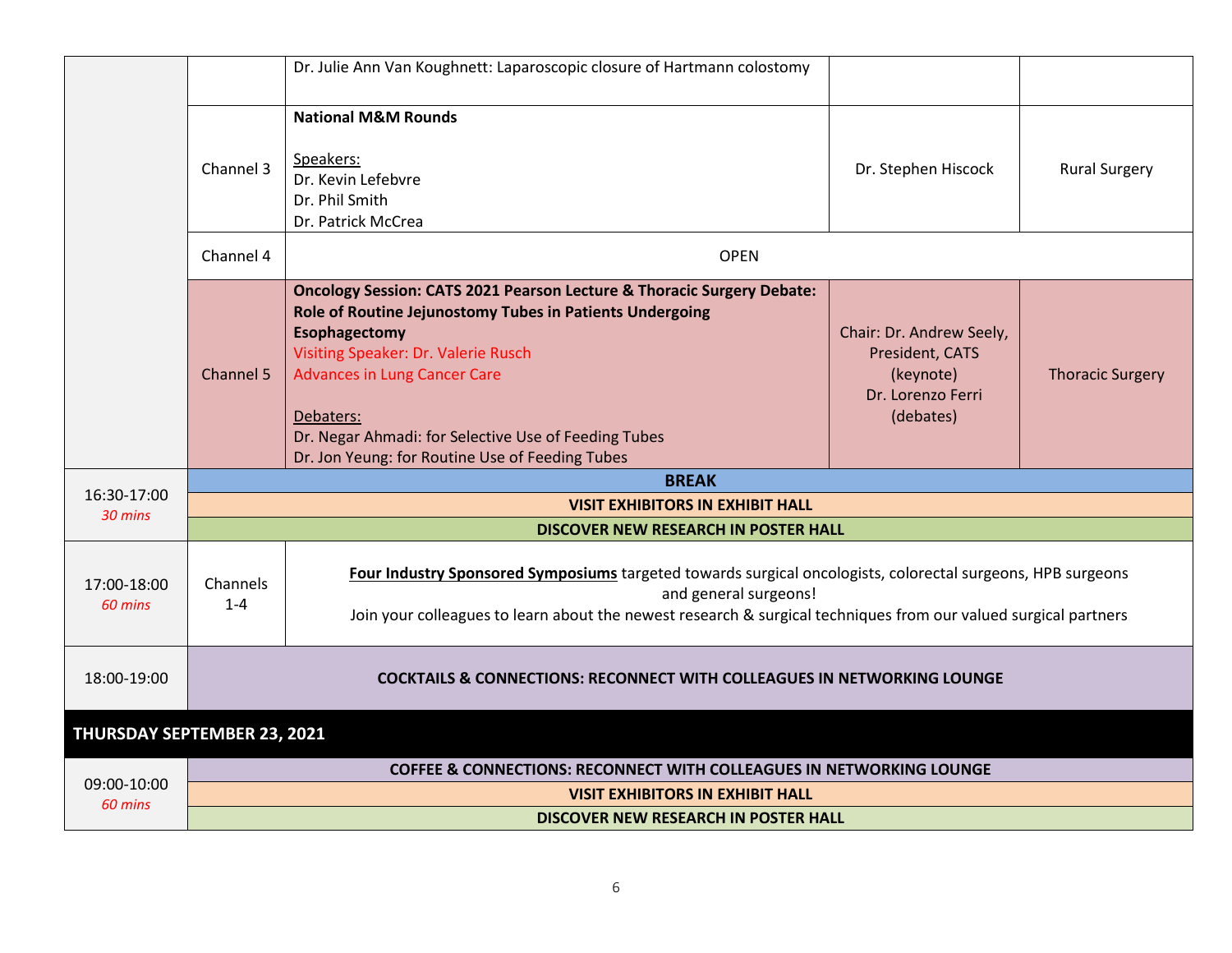| 10:00-10:15<br>15 mins                              | Channel 1           | <b>CSF Welcome &amp; Housekeeping</b><br>$\triangleright$ CAGS Teaching Award Winners                                                                                                                                                                                                                                                                                                        | Dr. Mark Walsh, CAGS<br>President                                        | <b>General Surgery</b>                                   |
|-----------------------------------------------------|---------------------|----------------------------------------------------------------------------------------------------------------------------------------------------------------------------------------------------------------------------------------------------------------------------------------------------------------------------------------------------------------------------------------------|--------------------------------------------------------------------------|----------------------------------------------------------|
| 10:15-11:00<br>45 mins                              | Channel 1           | <b>CSF Plenary: CAGS Williams Lecture</b><br>Visiting Speaker: Dr. Michael Vitale<br>Peak Performance- What Science & Sociology Teaches us about how we<br>Operate                                                                                                                                                                                                                           | Dr. Mark Walsh, CAGS<br>President                                        | <b>General Surgery</b>                                   |
| 11:00-11:15<br>15 mins                              | Channel 1           | Extended Q&A period with Plenary Speaker Dr. Michael Vitale                                                                                                                                                                                                                                                                                                                                  | Dr. Mark Walsh, CAGS<br>President                                        | <b>General Surgery</b>                                   |
| 11:00-11:15<br>15 mins                              | Channels<br>$2 - 5$ | <b>BREAK</b>                                                                                                                                                                                                                                                                                                                                                                                 |                                                                          |                                                          |
|                                                     | Channel 1           | <b>CSSO Shibata Lecture</b><br>Visiting Speaker: Dr. Paul Mansfield<br>Surgical Considerations in the Evolving Era of Multidisciplinary<br><b>Management of Gastric Cancer</b>                                                                                                                                                                                                               | Dr. Alex Mathieson,<br><b>CSSO President</b>                             | <b>Surgical Oncology</b>                                 |
|                                                     | Channel 2           | <b>Update on the Management of Cholangiocarcinoma</b><br>Speakers:<br>Dr. Lipika Goyal<br>Dr. Flavio G. Rocha<br>Dr. Laura A. Dawson                                                                                                                                                                                                                                                         | Dr. Jad Abou-Khalil                                                      | Hepato-Pancreato<br><b>Biliary Surgery</b>               |
| 11:15-12:45<br>90 mins<br>Concurrent<br>Programming | Channel 3           | Innovations in Abdominal Wall Hernia Repair<br>Speakers:<br>Dr. Ajita Prabhu<br>Dr. Dennis Hong: eTEP<br>Dr. Lazar Klein: Intra-peritoneal Only Mesh Repair: Is this still a thing?<br>Dr. Jensen Tan: Robotic Repair                                                                                                                                                                        | Dr. Fady Saleh                                                           | Hernia Surgery                                           |
|                                                     | Channel 4           | <b>ACS-TAC-COT Residents Trauma Paper Competition</b>                                                                                                                                                                                                                                                                                                                                        | Dr. Tarek Razek & Dr.<br><b>Naisan Garraway</b>                          | <b>Trauma Surgery &amp;</b><br><b>Acute Care Surgery</b> |
|                                                     | Channel 5           | Esophageal Session: 2020 Pearson Lecture & Thoracic Surgery Debate:<br>Role of Suction on Chest Drains Post Lung Resection<br>Visiting Speaker: Dr. Garrett Walsh<br>Paying homage to my Canadian surgical training and mentors after 30 years<br>of a Thoracic oncology practice<br>Debaters:<br>Dr. Anne-Sophie Laliberte: for No Suction<br>Dr. Daniel French: for Routine Use of Suction | Dr. Shona Elizabeth<br>Smith (keynote)<br>Dr. Janet Edwards<br>(debates) | <b>Thoracic Surgery</b>                                  |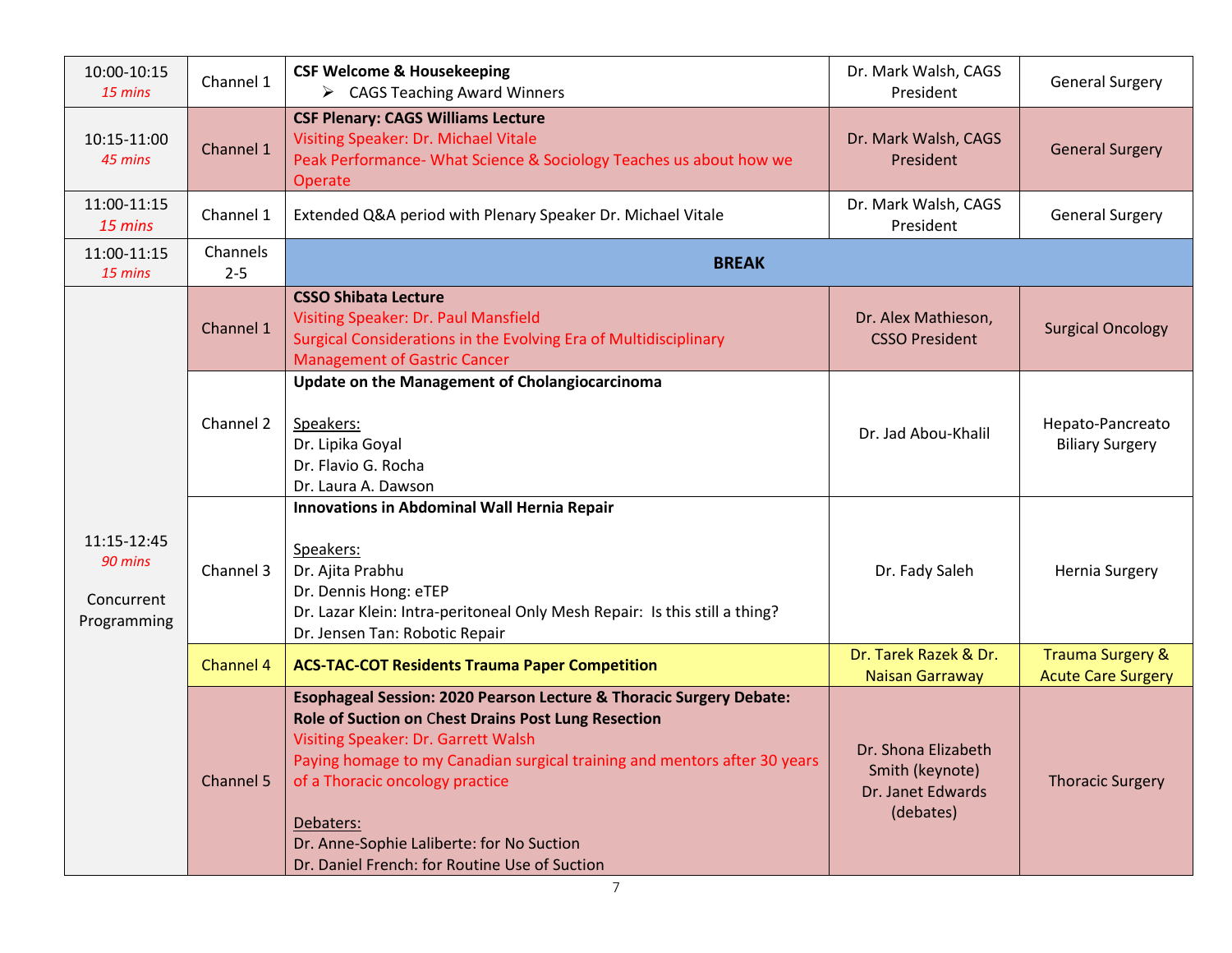|                                                     | <b>BREAK</b>                            |                                                                                                                                                                                                                                                                                                                                                                                                                                                                                              |                                                                 |                                               |  |
|-----------------------------------------------------|-----------------------------------------|----------------------------------------------------------------------------------------------------------------------------------------------------------------------------------------------------------------------------------------------------------------------------------------------------------------------------------------------------------------------------------------------------------------------------------------------------------------------------------------------|-----------------------------------------------------------------|-----------------------------------------------|--|
| 12:45-13:15<br>30 mins                              | <b>VISIT EXHIBITORS IN EXHIBIT HALL</b> |                                                                                                                                                                                                                                                                                                                                                                                                                                                                                              |                                                                 |                                               |  |
|                                                     | DISCOVER NEW RESEARCH IN POSTER HALL    |                                                                                                                                                                                                                                                                                                                                                                                                                                                                                              |                                                                 |                                               |  |
|                                                     | Channel 1                               | <b>Oncoplastic 'How I Do It'</b><br>Speakers:<br>Dr. Angel Arnaout: Level 1 +2 Oncoplastics in Breast Conserving Surgery for<br>the General Surgeon<br>Dr. Rene Hanrahan: Skin Sparing and Nipple Sparing Mastectomy for the<br>General Surgeon<br>Dr. Ari Meguerditchian: Update on Breast Cancer Landmark Clinical Trials                                                                                                                                                                  | Dr. May Lynn Quan                                               | <b>General Surgery</b>                        |  |
| 13:15-14:45<br>90 mins<br>Concurrent<br>Programming | Channel 2                               | that the General Surgeon needs to know<br><b>Colorectal Cancer Management Strategies</b><br>Speakers:<br>Dr. Riley Musselman: Local excision of early rectal cancer - summary of<br>trials and current state of the art<br>Dr. Erin Kennedy: Who should be considered for watchful waiting following<br>neoadjuvant therapy for rectal cancer in 2021<br>Dr. Marylise Boutros: Low Anterior Resection Syndrome - you've radically<br>excised their cancer, how do you manage their function? | Dr. Husein Moloo                                                | <b>Colorectal Surgery</b>                     |  |
|                                                     | Channel 3                               | Acute Care Surgery Symposium: Alone in the Night-Difficult Scenarios in<br><b>Acute Care Surgery</b><br>Speakers:<br>Dr. Biniam Kidane: Upper GI Emergencies for the General Surgeon<br>Dr. Stephen Hiscock: Challenges in ACS in Rural Canada<br>Dr. Karim Ramji: Bariatric Emergencies for the Non-Bariatric Surgeon                                                                                                                                                                       | Dr. Kelly Vogt                                                  | Trauma Surgery &<br><b>Acute Care Surgery</b> |  |
|                                                     | Channel 4                               | <b>OPEN</b>                                                                                                                                                                                                                                                                                                                                                                                                                                                                                  |                                                                 |                                               |  |
|                                                     | Channel 5                               | CATS Presidential Address & Thoracic Surgery Debate: Role of Ablative<br>Radiotherapy for T1a Lung Cancers in Borderline Operative Candidates<br>Dr. Andrew Seely, CATS President<br>Practice Changing Ideas in Surgery and Research & Thoracic Surgery<br>Debaters:<br>Dr. James Patrick Villeneuve: for SABR<br>Dr. Victoria Cheung: for Surgery                                                                                                                                           | Dr. Gail Darling<br>(keynote)<br>Dr. Laura Donahoe<br>(debates) | <b>Thoracic Surgery</b>                       |  |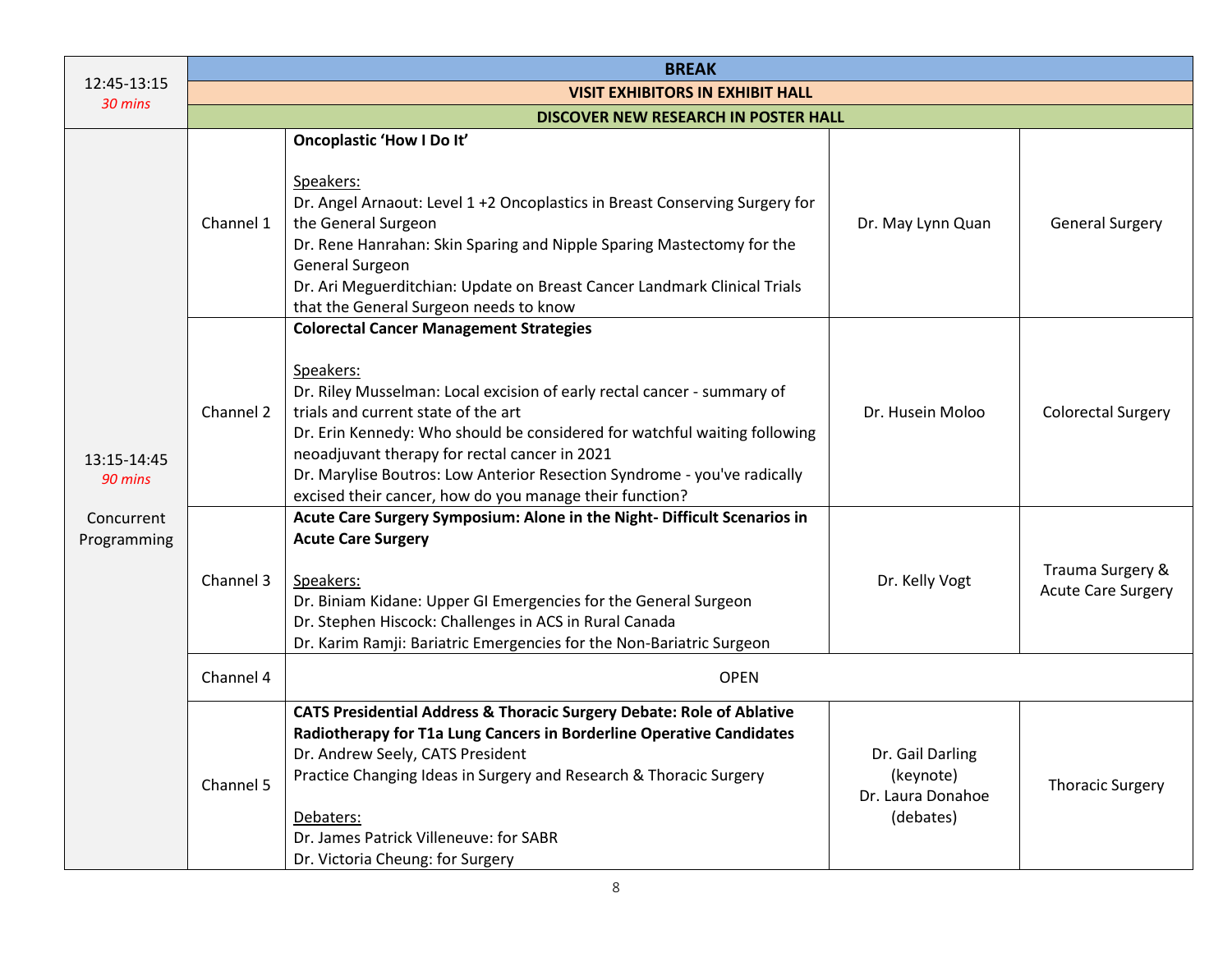|                        | <b>BREAK</b>                                                                                                                                                                                       |                                                                                                                                                                                                                                                                                                                                                                      |                                           |                                                                   |  |
|------------------------|----------------------------------------------------------------------------------------------------------------------------------------------------------------------------------------------------|----------------------------------------------------------------------------------------------------------------------------------------------------------------------------------------------------------------------------------------------------------------------------------------------------------------------------------------------------------------------|-------------------------------------------|-------------------------------------------------------------------|--|
| 14:45-15:00<br>15 mins | <b>VISIT EXHIBITORS IN EXHIBIT HALL</b>                                                                                                                                                            |                                                                                                                                                                                                                                                                                                                                                                      |                                           |                                                                   |  |
|                        |                                                                                                                                                                                                    | DISCOVER NEW RESEARCH IN POSTER HALL                                                                                                                                                                                                                                                                                                                                 |                                           |                                                                   |  |
|                        | Channel 1                                                                                                                                                                                          | <b>Operative Delivery and Maternal Care for General Surgeons: Managing</b><br><b>Challenging Cases and Complications <math>\mathbf{\Omega}</math></b> (session 1 of 4)<br>Speakers:<br>Dr. Glenn Posner<br>Dr. Roy Kirkpatrick                                                                                                                                       | Dr. Caitlin Champion                      | General Surgery &<br><b>Rural Surgery</b>                         |  |
|                        | Channel 2                                                                                                                                                                                          | <b>CSCRS Gordon Lecture</b><br>Visiting Speaker: Dr. Heidi Nelson<br>Microbiome, Colon Cancer and Inverse Reinforcement Learning                                                                                                                                                                                                                                     | Dr. Erin Kennedy                          | <b>Colorectal Surgery</b>                                         |  |
| 15:00-16:30<br>90 mins | Channel 3                                                                                                                                                                                          | <b>Allyship in Surgical Practice</b><br>Speaker:<br>Ms. Kate Bligh                                                                                                                                                                                                                                                                                                   | Dr. Lara Williams                         | <b>General Surgery</b>                                            |  |
| Concurrent             | Channel 4                                                                                                                                                                                          | <b>OPEN</b>                                                                                                                                                                                                                                                                                                                                                          |                                           |                                                                   |  |
| Programming            | Channel 5                                                                                                                                                                                          | <b>CATS-CAGS Joint Foregut Symposium</b><br>Speakers:<br>Dr. Allan Okrainec: My GERD is back, now what?- Management options<br>Dr. Marco Patti: Poor motility and reflux - Nissen, Toupet or nothing at all?<br>Dr. Omar Awais: Achalasia- Update on best treatment options<br>Dr. James D Luketich: That's a Big Hernia! - Paraesophageal hernia tips and<br>tricks | Dr. Ahmad Asrafi & Dr.<br>Adam Meneghetti | Minimally<br>Invasive/Endoscopic<br>Surgery & Thoracic<br>Surgery |  |
| 16:30-17:00            | <b>BREAK</b>                                                                                                                                                                                       |                                                                                                                                                                                                                                                                                                                                                                      |                                           |                                                                   |  |
| 30 mins                | <b>VISIT EXHIBITORS IN EXHIBIT HALL</b>                                                                                                                                                            |                                                                                                                                                                                                                                                                                                                                                                      |                                           |                                                                   |  |
|                        |                                                                                                                                                                                                    | <b>DISCOVER NEW RESEARCH IN POSTER HALL</b>                                                                                                                                                                                                                                                                                                                          |                                           |                                                                   |  |
| 17:00-18:00<br>60 mins | One Industry Sponsored Symposium targeted towards general & colorectal surgeons!<br>Join your colleagues to learn about the newest research & surgical techniques from our valued surgical partner |                                                                                                                                                                                                                                                                                                                                                                      |                                           |                                                                   |  |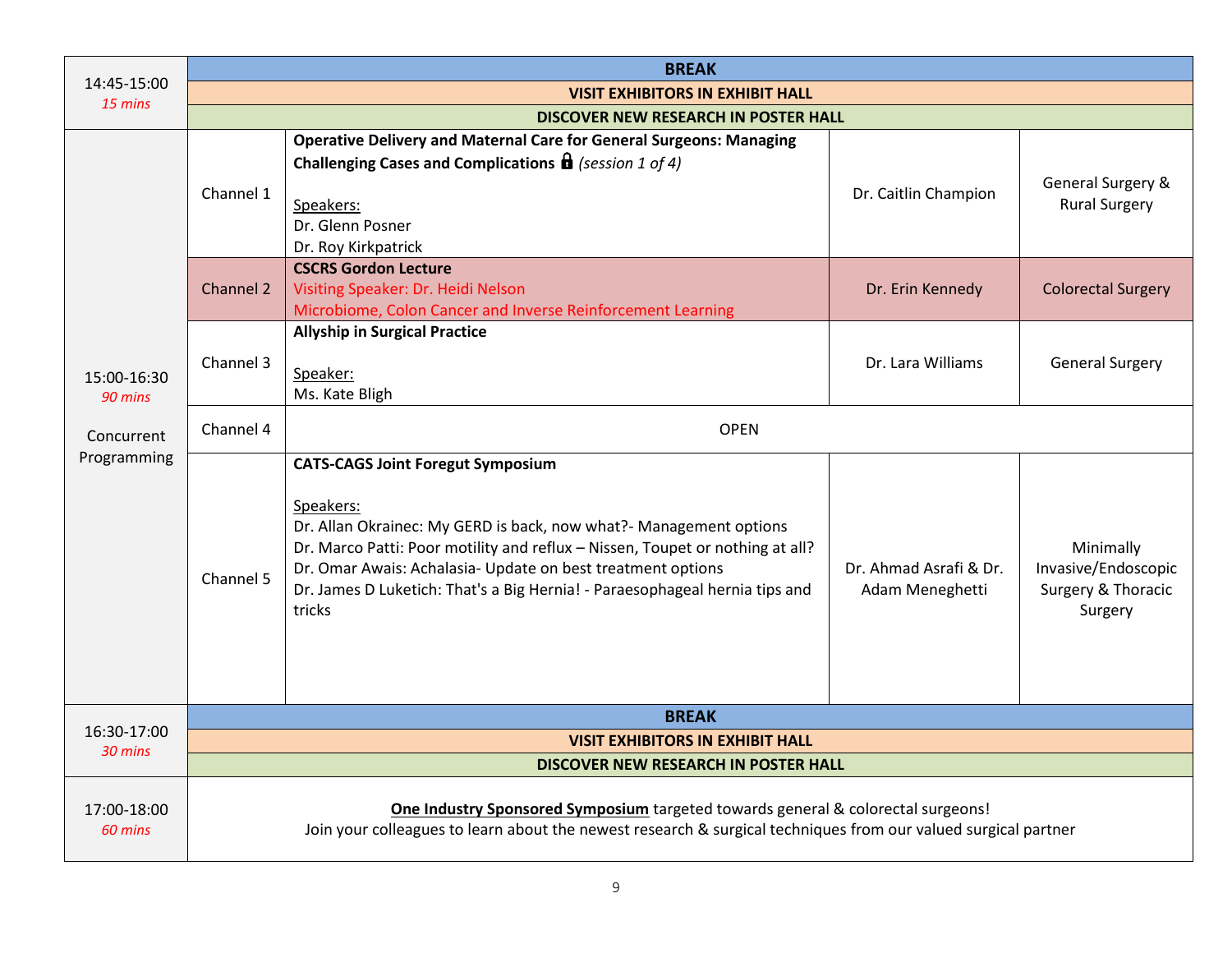## *60 mins* **COCKTAILS & CONNECTIONS: RECONNECT WITH COLLEAGUES IN NETWORKING LOUNGE**

## **FRIDAY SEPTEMBER 24, 2021: FINAL DAY**

|                                                     | <b>COFFEE &amp; CONNECTIONS: RECONNECT WITH COLLEAGUES IN NETWORKING LOUNGE</b> |                                                                                                                                                                                                                                                                                                                                                                                                                                                                                                                                                                                                                                                  |                                           |                                             |  |
|-----------------------------------------------------|---------------------------------------------------------------------------------|--------------------------------------------------------------------------------------------------------------------------------------------------------------------------------------------------------------------------------------------------------------------------------------------------------------------------------------------------------------------------------------------------------------------------------------------------------------------------------------------------------------------------------------------------------------------------------------------------------------------------------------------------|-------------------------------------------|---------------------------------------------|--|
| 09:00-10:00<br>60 mins                              | <b>VISIT EXHIBITORS IN EXHIBIT HALL</b>                                         |                                                                                                                                                                                                                                                                                                                                                                                                                                                                                                                                                                                                                                                  |                                           |                                             |  |
|                                                     |                                                                                 | <b>DISCOVER NEW RESEARCH IN POSTER HALL</b>                                                                                                                                                                                                                                                                                                                                                                                                                                                                                                                                                                                                      |                                           |                                             |  |
| 10:00-10:15<br>15 mins                              | Channel 1                                                                       | <b>CSF Welcome &amp; Housekeeping</b>                                                                                                                                                                                                                                                                                                                                                                                                                                                                                                                                                                                                            | Dr. Mark Walsh, CAGS<br>President         | <b>General Surgery</b>                      |  |
| 10:15-11:00<br>45 mins                              | Channel 1                                                                       | <b>CSF Plenary: Langer Lecture</b><br>Visiting Speaker: Dr. Bruce Hall<br>Reliability of Assessments of Individual Provider Performance in Healthcare                                                                                                                                                                                                                                                                                                                                                                                                                                                                                            | Dr. Allan Okrainec                        | <b>General Surgery</b>                      |  |
| 11:00-11:15<br>15 mins                              | Channel 1                                                                       | Extended Q&A period with Plenary Speaker Dr. Bruce Hall                                                                                                                                                                                                                                                                                                                                                                                                                                                                                                                                                                                          | Dr. Mark Walsh, CAGS<br>President         | <b>General Surgery</b>                      |  |
| 11:00-11:15<br>15 mins                              | Channels<br>$2 - 5$                                                             | <b>BREAK</b>                                                                                                                                                                                                                                                                                                                                                                                                                                                                                                                                                                                                                                     |                                           |                                             |  |
| 11:15-12:45<br>90 mins<br>Concurrent<br>Programming | Channel 1                                                                       | Bariatric Symposium: Challenging topics in Bariatric and Metabolic<br><b>Surgery: What is the Evidence?</b><br>Speakers:<br>Dr. Dennis Hong: Surgical management of weight recidivism after primary<br>bariatric surgery<br>Dr. Boris Zevin: Management of gastroesophageal reflux symptoms after<br>sleeve gastrectomy and Roux-en-Y gastric bypass<br>Dr. Nicole Kolozsvari: What are the optimum lengths of Roux and<br><b>Biliopancreatic Limb in RYGB?</b><br>Dr. Shahzeer Karmali: Bariatric surgery during and after the COVID-19<br>pandemic<br>Dr. David Urbach: Management of chronic abdominal pain after Roux-en-Y<br>gastric bypass | Dr. Boris Zevin & Dr.<br>Shahzeer Karmali | Minimally<br>Invasive/Endoscopic<br>Surgery |  |
|                                                     | Channel 2                                                                       | <b>Update on the Management of HCC</b><br>Speakers:<br>Dr. Ian D McGilvray<br>Dr. Ghassan Abou-Alfa                                                                                                                                                                                                                                                                                                                                                                                                                                                                                                                                              | Dr. Peter Kim                             | Hepato-Pancreato<br><b>Biliary Surgery</b>  |  |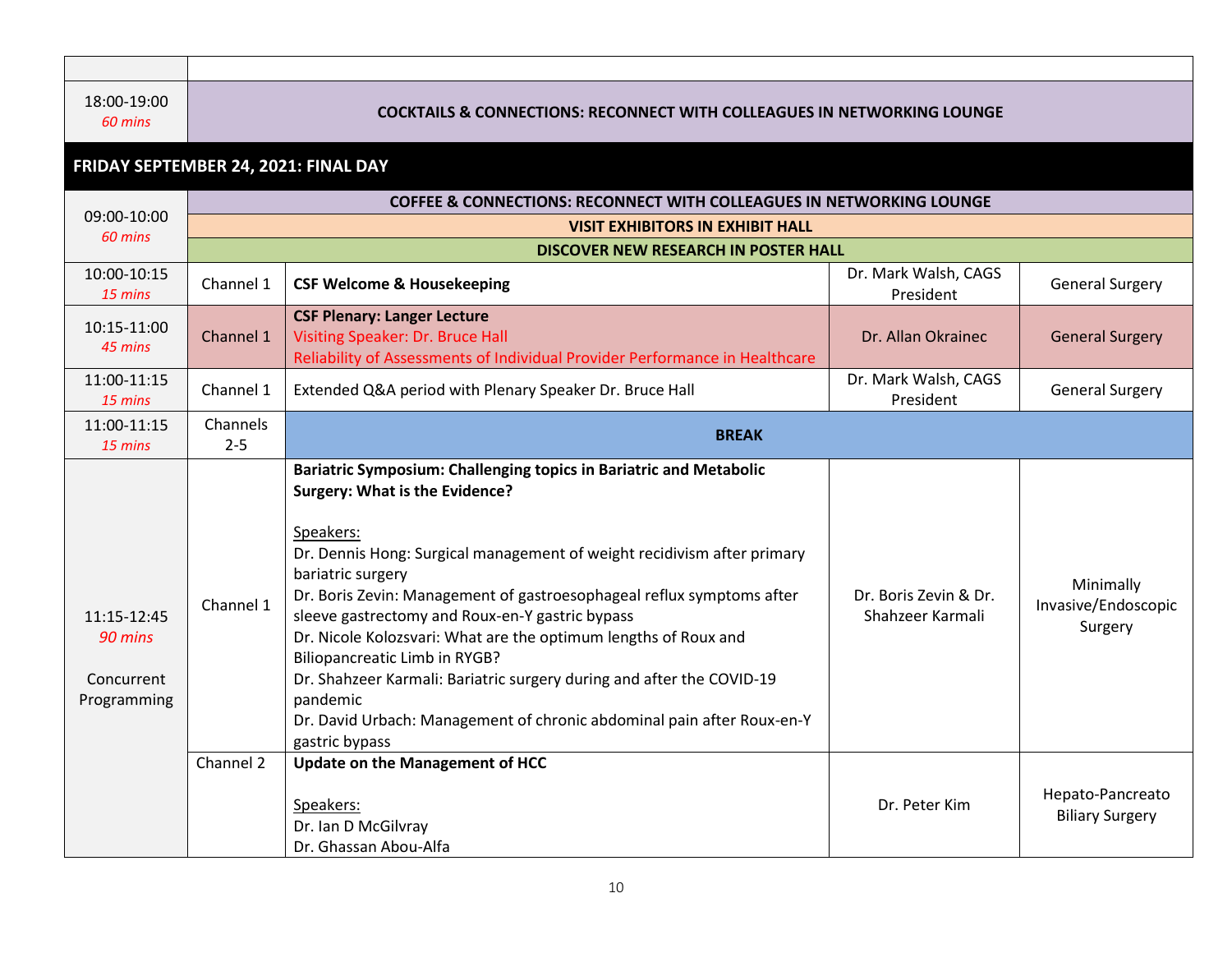|                        |                                         | Dr. David Liu                                                                                                                                                                                                                                                                                                                                                                                                                                                                                                                                           |                                                                                               |                          |  |  |
|------------------------|-----------------------------------------|---------------------------------------------------------------------------------------------------------------------------------------------------------------------------------------------------------------------------------------------------------------------------------------------------------------------------------------------------------------------------------------------------------------------------------------------------------------------------------------------------------------------------------------------------------|-----------------------------------------------------------------------------------------------|--------------------------|--|--|
|                        | Channel 3                               | <b>Surgical Trials Symposium: Perioperative Clinical Trials in Surgical</b><br>Oncology<br>Speakers:<br>Dr. Tricia Cottrell: Talk title TBA<br>Dr. Angel Arnaout: An opportunity for the surgeon and the patient: window<br>of opportunity clinical trials<br>Dr. Rebecca Auer: Targeting Perioperative Immunosuppression to Improve<br><b>Postoperative Cancer Outcomes</b>                                                                                                                                                                            | Dr. Rebecca Auer & Dr.<br>Pamela Hebbard                                                      | <b>Surgical Oncology</b> |  |  |
|                        | Channel 4                               | <b>Medico-Legal Aspects of Hernia Repair</b><br>Speakers:<br>Dr. Richard Mimeault, CMPA<br>Mme. Genevieve Piche, Lawyer, Menard Martin Lawyers                                                                                                                                                                                                                                                                                                                                                                                                          | Dr. Gaetan Brochu                                                                             | <b>Hernia Surgery</b>    |  |  |
|                        | Channel 5                               | CATS Annual General Meeting & Awards Presentation <b>b</b><br>Resident Research Abstract Awards<br>➤<br><b>Distinguished Service Award</b><br>➤                                                                                                                                                                                                                                                                                                                                                                                                         | Dr. Andrew Seely, CATS<br>President & Dr. Jennifer<br>Artz, Managing Director,<br><b>CATS</b> | <b>Thoracic Surgery</b>  |  |  |
| 12:45-13:15            | <b>BREAK</b>                            |                                                                                                                                                                                                                                                                                                                                                                                                                                                                                                                                                         |                                                                                               |                          |  |  |
| 30 mins                | <b>VISIT EXHIBITORS IN EXHIBIT HALL</b> |                                                                                                                                                                                                                                                                                                                                                                                                                                                                                                                                                         |                                                                                               |                          |  |  |
|                        | DISCOVER NEW RESEARCH IN POSTER HALL    |                                                                                                                                                                                                                                                                                                                                                                                                                                                                                                                                                         |                                                                                               |                          |  |  |
|                        |                                         |                                                                                                                                                                                                                                                                                                                                                                                                                                                                                                                                                         |                                                                                               |                          |  |  |
| 13:15-14:45<br>90 mins | Channel 1                               | <b>CSF Closing Plenary: Hot Topic Discussion: Succession Planning-The</b><br><b>Future of the Canadian General Surgery Workforce</b><br>Speakers:<br>Discussion #1: Are we Training too many Residents in General Surgery?<br>Dr. Lakho Sandhu (Discussant): Yes<br>Dr. Indraneel Datta (Discussant): No<br>Discussion #2: Are we Training too many Subspecialists instead of General<br><b>Surgeons?</b><br>Dr. Gary Gamme (Discussant): Yes<br>Dr. Alex Mathieson (Discussant): No<br>Moderated by Mr. Steve Patterson, Host of 'The Debaters' on CBC | Mr. Steve Patterson                                                                           | <b>General Surgery</b>   |  |  |